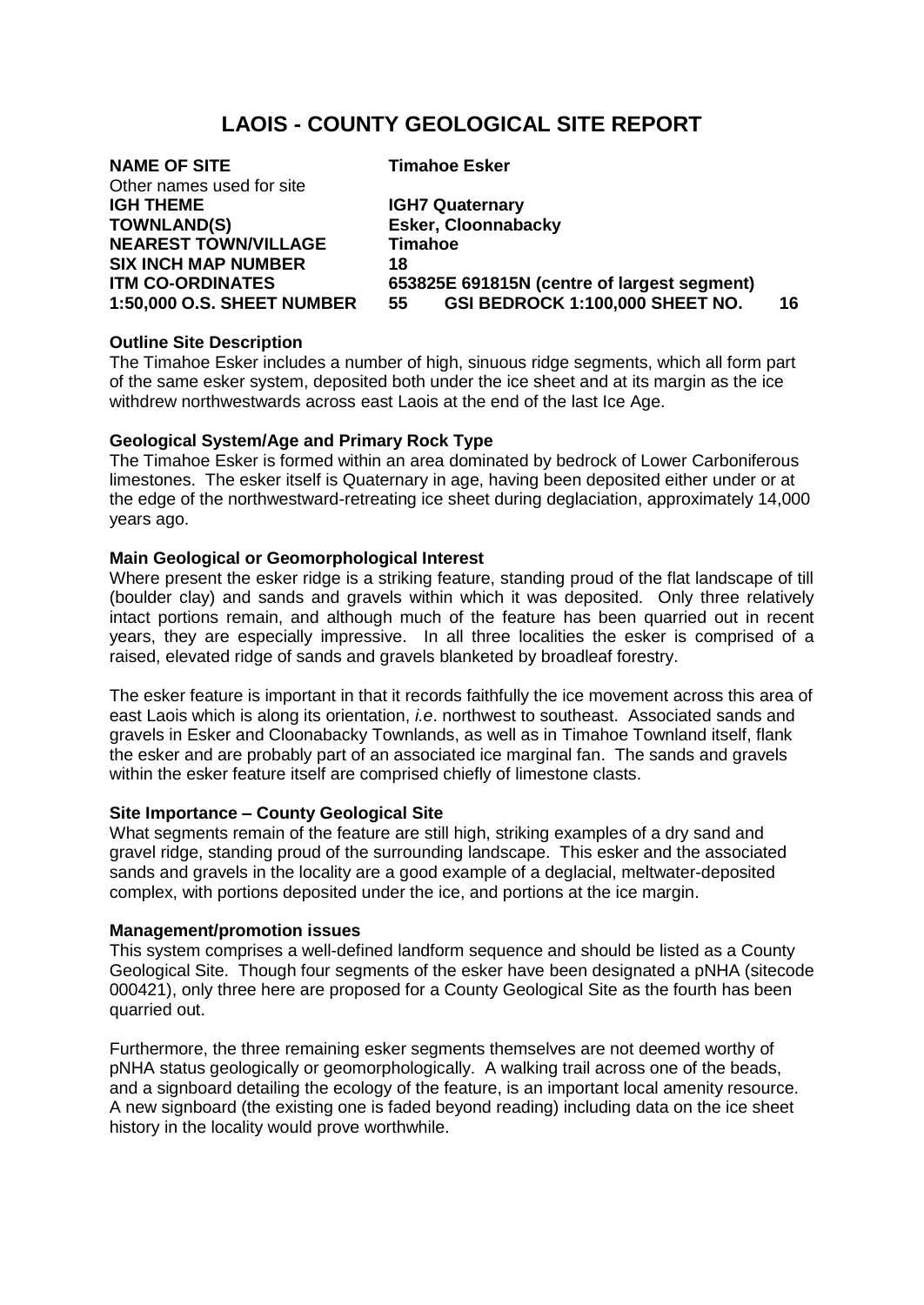

The Timahoe Esker, looking north. Note the high, elevated nature of the ridge.



Looking northwards across the walking trail on top of the Timahoe Esker.



One of the quarried out esker segments, southeast of Timahoe Village.



The faded signboard along the Timahoe Esker walking trail.